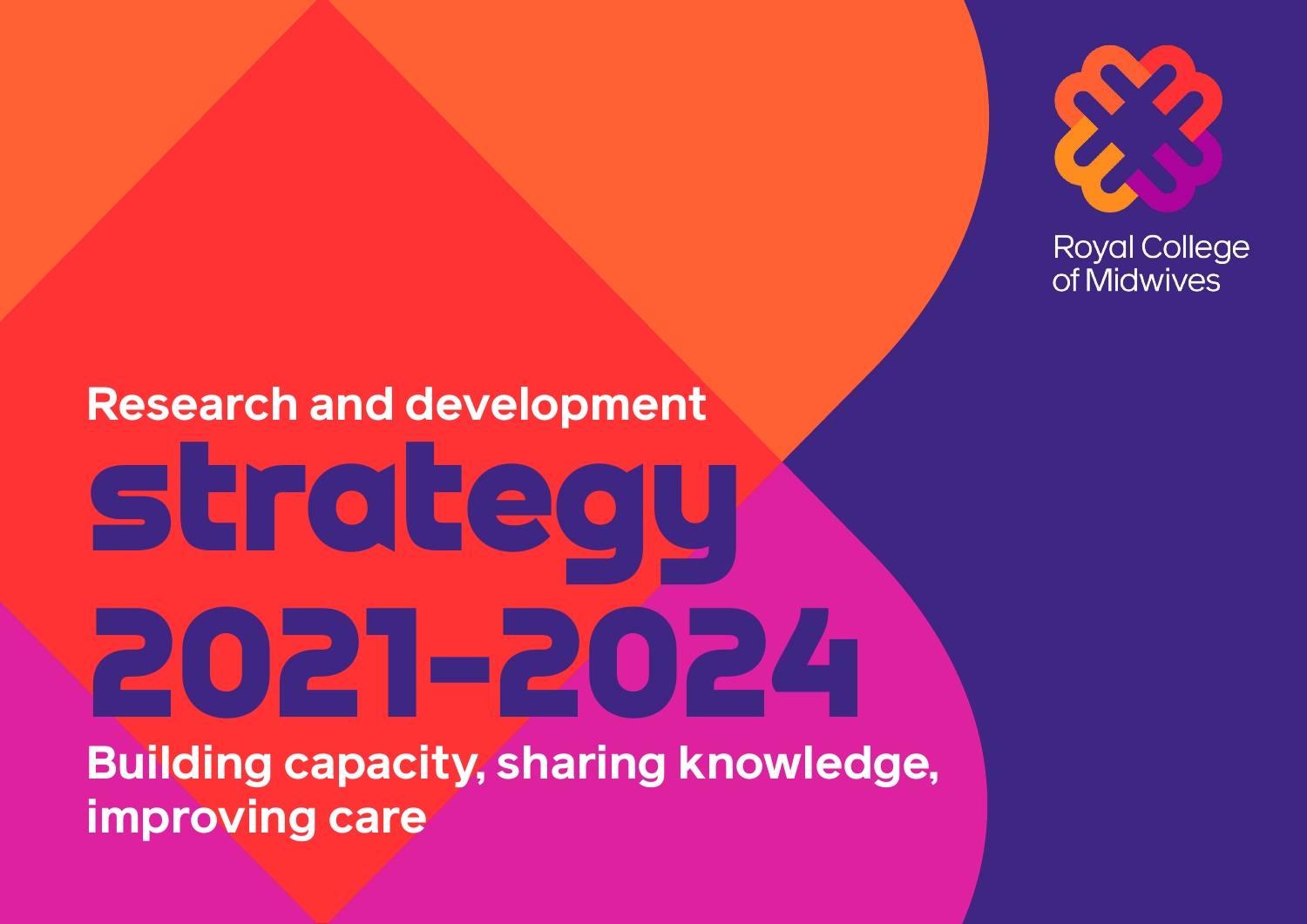

**Welcome to the RCM research and development strategy**



Almost every element of our practice as midwives is based on research evidence. It is fundamental to what we do and how we do it. I want it to be fundamental to the RCM too, and that is why I'm proud that we're launching this research strategy. All of us have a vested interest in developing and contributing research that improves our practice as midwives, yet it can sometimes seem too daunting or difficult.

With this strategy, the RCM wants to empower and encourage midwives to take an active role in research, to take the leap of faith our predecessors did. Midwifery-led research demonstrated the benefits of water births and removed routine episiotomies, not to mention all the other social and scientific work that midwives have contributed to. Whether it's a small step, like completing a survey for a research study, or a giant leap, like embarking on a career in midwifery research, or doing a PhD, the RCM is here to support you.

This strategy signals the ambition of the RCM to be an organisation that has research evidence at its core and that is committed to enhancing the research capacity and

capability of midwives for the benefit of women, babies and families.

In order for women and their babies to receive high quality care, practice needs to be underpinned by evidence and provided by midwives who think critically about the care that they provide. This critical thinking requires midwives to remain curious, to question usual custom and practice and to develop skills in searching and reading the evidence with a critical eye, in order to inform their decision-making and the care that they provide.

This research strategy provides a framework for the College and its members to embed research-mindedness throughout the profession and fits with the aspirations of the new Nursing and Midwifery Council future midwife standards (NMC, 2019).

As midwives now look to the future, there will never be a more important time for this forward-thinking RCM research strategy to signal that a new generation of midwives are ready to take the lead in building and using the evidence base on which maternity care must be founded.



Kinè the Vo.

**Gill Walton** RCM Chief Executive

**Billie Hunter** RCM Professor of Midwifery



Hele Charge

**Helen Cheyne** RCM (Scotland) Professor of Midwifery Research



GWalton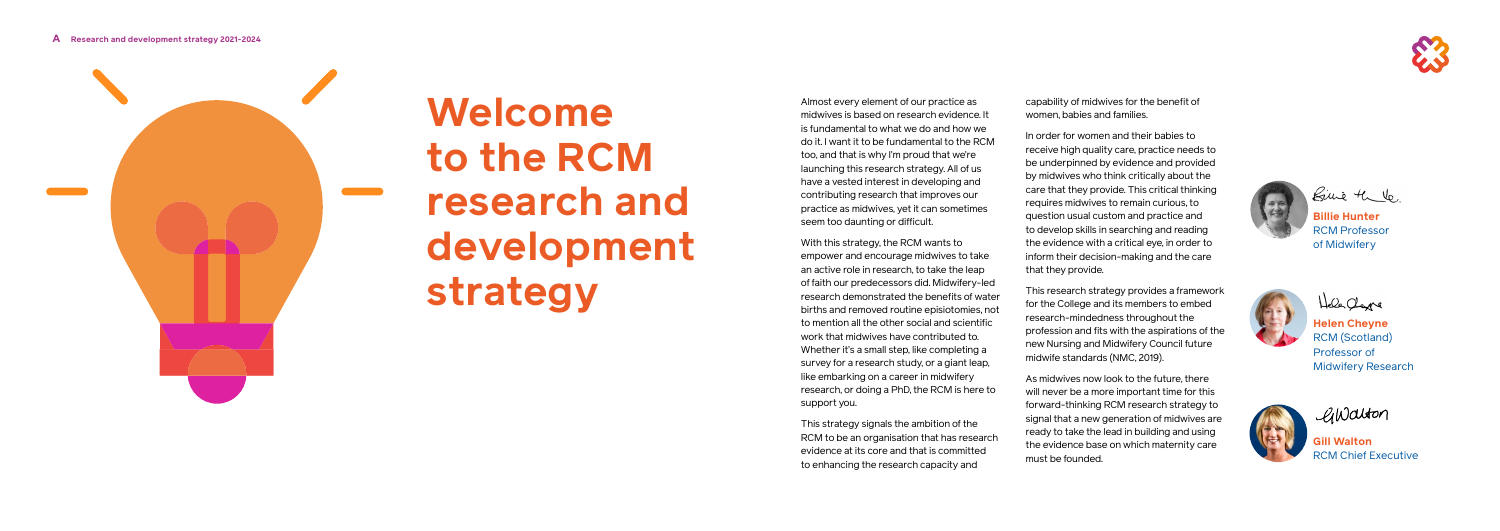**Promoting midwifery, quality maternity services and professional standards**

**Supporting our members, individually and collectively**

**Influencing on behalf of members and the women and families they care for**



#### **Our vision for research and development**

Promoting midwifery research and evidence-based practice to develop the professional standing of midwifery, the quality of maternity services and professional standards.

Supporting our members, individually and collectively, to build a stronger research and knowledge base, developed by and relevant to midwifery practice.

Influencing systems and practice to embed research across the midwifery profession, including in clinical settings, and to develop improved career pathways for midwives in research.

# Our Missi o n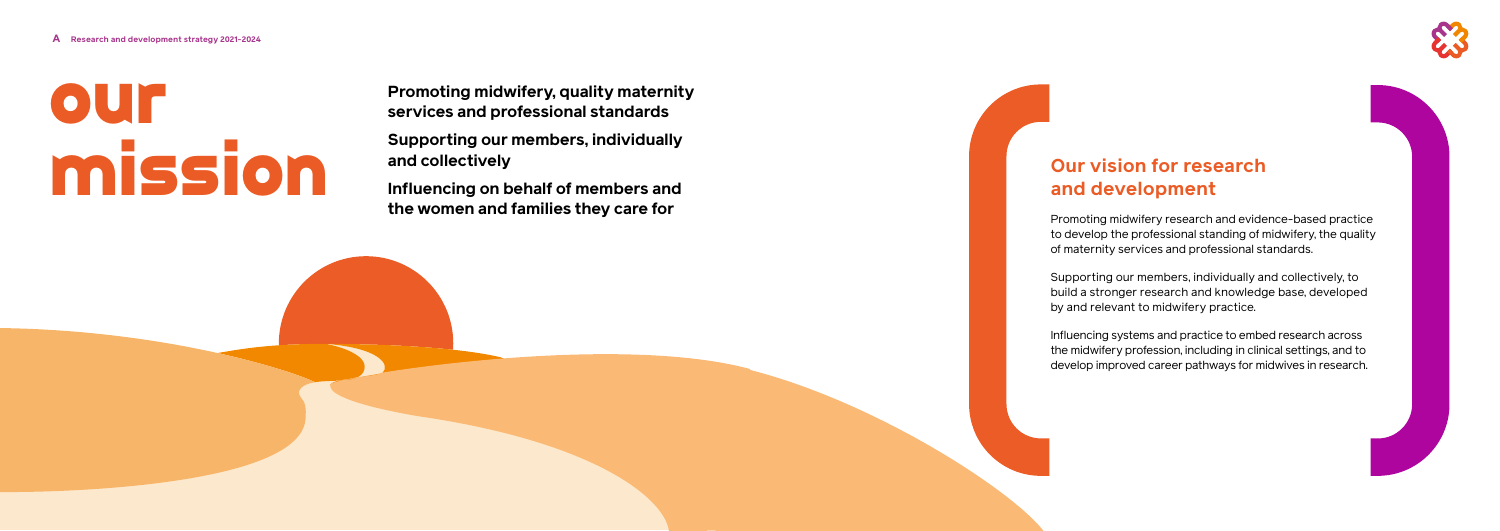### **Our goals for research and development Next steps**

#### **Influencing**

- Identify research priorities for midwifery research
- Work with key funders to secure funding for midwifery research
- Demonstrate the importance of engagement with research to academic and clinical employers to develop more midwifery research roles
- Ensure midwives have a seat at the table when developing and deciding research priorities

#### **Building capacity**

- Establish the midwifery profession's research needs and provide support for midwives, particularly at the beginning of their research journey
- Raise the profile of midwifery research and those who carry it out
- Highlight the career opportunities in research, including the clinical academic career pathway
- Encourage and support midwives at all levels to develop their evidence-based practice and get involved with research

#### **Collaborating with others**

- Strengthen relationships with education and research institutions
- Work with others to develop sustainable funding cycles to support early career researchers and fellowships
- Link with existing midwifery research networks and help to support the establishment of others if needed
- Tap into our membership base to amplify and support appropriate projects which further knowledge and practice





# **for 2020/21:**

- 1. Work with members to understand their research needs and identify priorities for midwifery research
- 2. Develop a mentorship scheme for midwives requesting support for research proposal writing and funding applications.
- 3. Develop, promote and support the clinical academic career pathway and the RCM's career framework to demonstrate routes into a research career
- 4. Collaborate with and support research projects with individuals and groups
- 5. Support midwives to develop their evidence-based practice